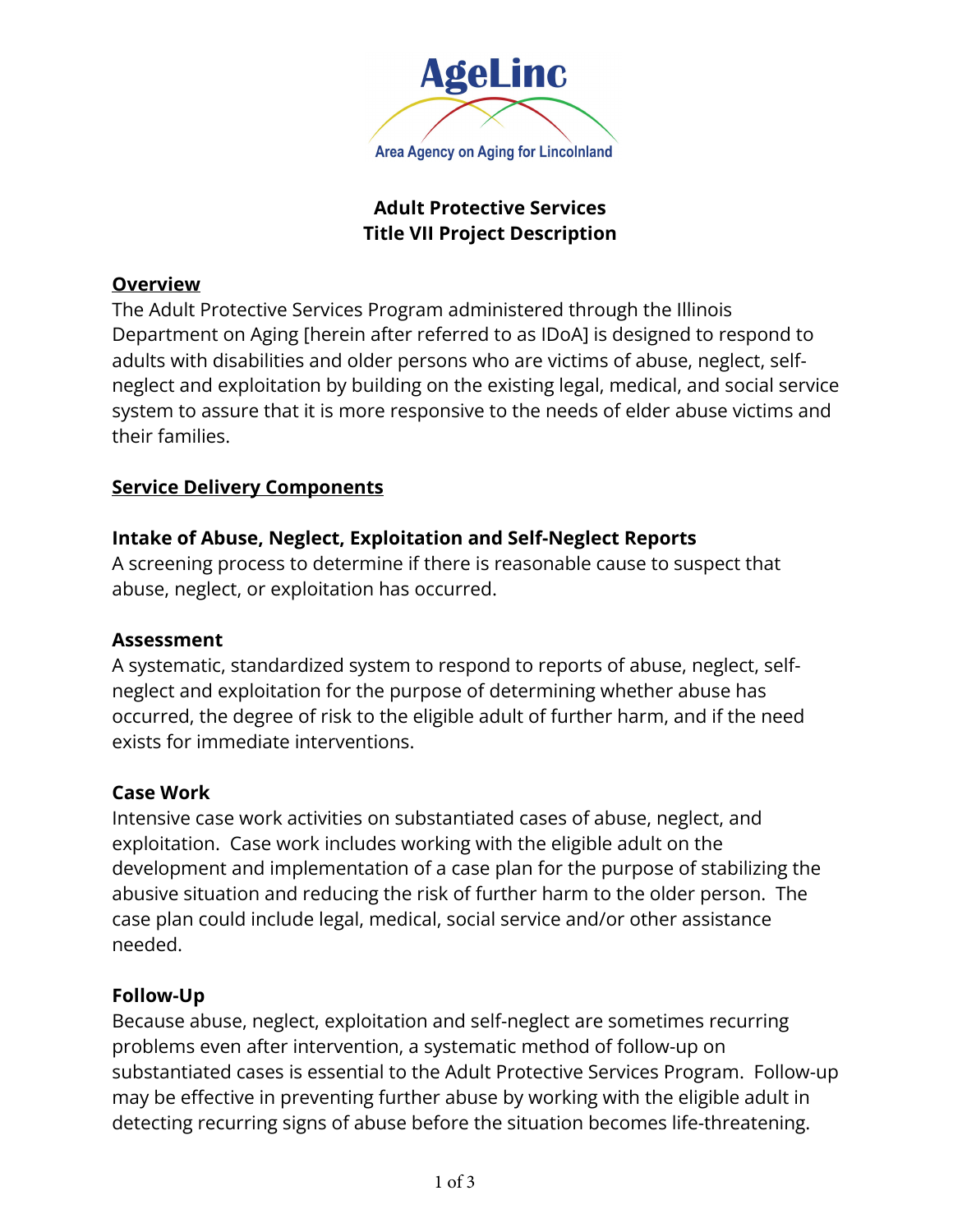# **Early Intervention Services**

While an array of services is usually available in communities, often older persons and persons with disabilities who are victims of abuse face unique barriers which prevent access to available resources. Early Intervention Services funds are available for short term and/or emergency assistance where resources are not available for the victim. These services include: legal assistance, housing and relocation assistance, respite care, and emergency aid (i.e., food, clothing, and medical care).

## **Multidisciplinary Teams (MTeams)**

A Multi-disciplinary Team is a group of selected professionals from a variety of disciplines who meet minimally eight times per year to discuss and provide consultation on specific cases of adult abuse, neglect, or financial exploitation. The purpose is to use the varied backgrounds, training and philosophies of the different professions to explore the best service plan for the cases involved. The Illinois Department on Aging funds a Provider Agency in each geographic area to receive and respond to reports of adult abuse, neglect, and financial exploitation. Each Provider Agency, with a few exceptions, is responsible for creating and supporting a Multi-disciplinary Team.

The specific goals are to improve each Provider Agency's response to its adult abuse and neglect clients by: providing consultation on complex cases, acting as a sounding board for caseworkers, providing different perspectives on problems, and improving networking among peers within each professional group.

## **Fatality Review Teams (FRTs)**

FRTs purpose in reviewing a death is to: Assist local agencies in identifying and reviewing suspicious deaths of adult victims of alleged, suspected or substantiated abuse or neglect in domestic living situations; Facilitate communication between officials responsible for autopsies and inquests and persons involved in reporting or investigating alleged or suspected cases of abuse, neglect or financial exploitation of at-risk adults and persons involved in providing services to at-risk adults; Evaluate means by which the death might have been prevented; and Report findings to the appropriate agencies and the FRT Advisory Council and make recommendations that may help to reduce the number of at-risk adult deaths caused by abuse and neglect and that may help to improve the investigations of deaths of at-risk adults and increase prosecutions, if appropriate.